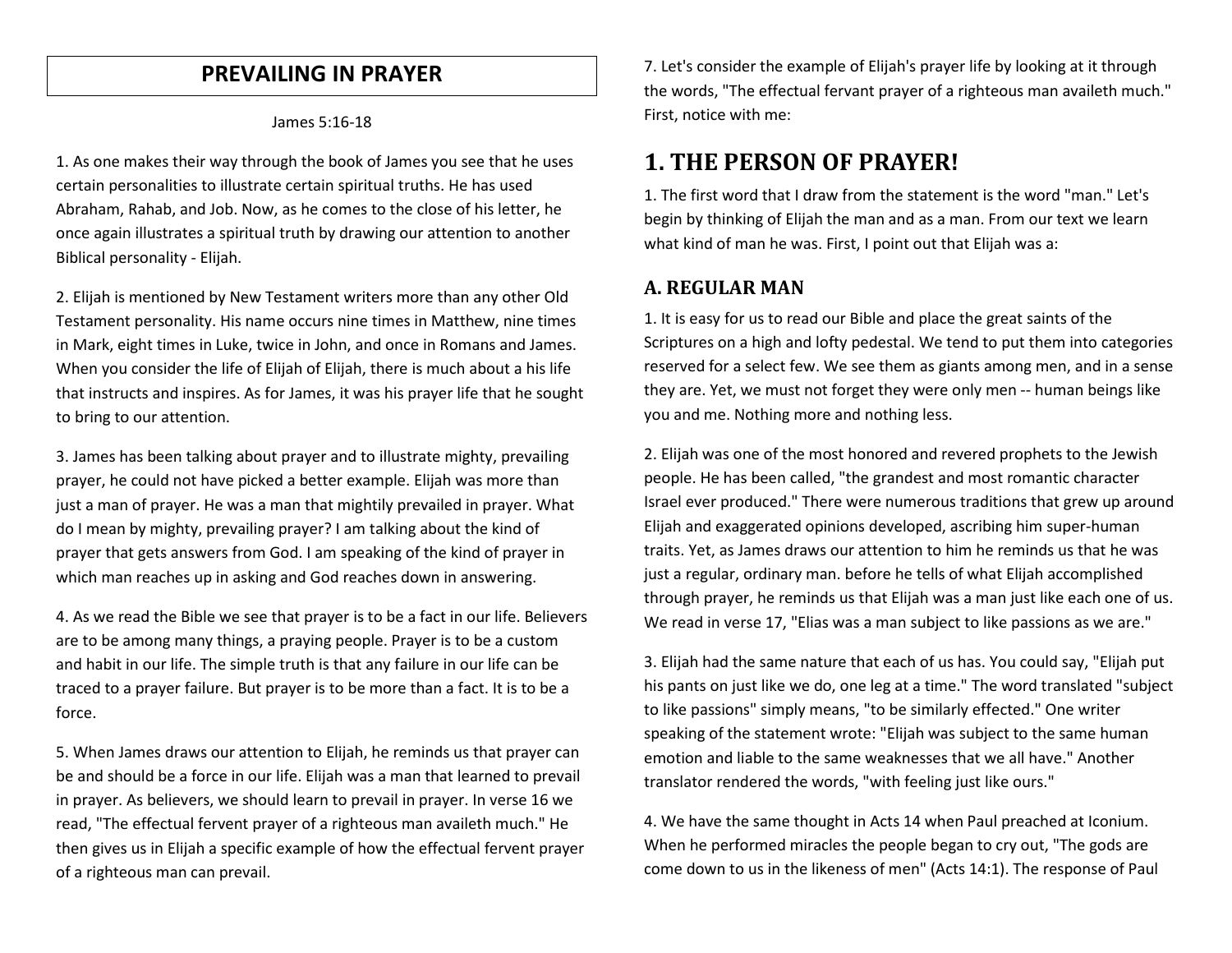and Barnabas was, "We also are men of like passions with you" (Acts 14:15). Paul was saying, "We are not gods. We are only human beings like each of you."

5. In case you think that your praying could never be effective and prevailing as Elijah, remember he was just a human being like you. Elijah was a great man, but he was just a man. James reminds us of the humanity of Elijah to disarm our feelings that we could never get answers to prayer as did he. The emphasis on his likeness to all of us in an encouragement that we are praying to the same God that Elijah prayed and that God can answer our prayers as He did Elijah's. Furthermore, we not only see him a regular man, but also as a:

### **B) Righteous Man**

1. In verse 16 tells us that mighty prevailing prayer is the result of a "righteous man." Elijah may be been just a man, yet there was mark of holiness and righteousness about his life. He was a man wholly devoted to God. Oftentimes Elijah is addressed as "a man of God." He was a man committed and consecrated to God. The people of his day saw him and knew him to be a man that belonged to God.

2. I think of 2 Kings 1:10 where we read, "And Elijah answered and said to the captain of the fifty, If I be a man of God, then let fire come down from heaven, and consume thee and thy fifty. And there came down fire from heaven, and consumed him and his fifty." Elijah conditioned the answering of his prayer on the matter of he being a man of God or a righteous man.

3. God answered his prayer. If we are to prevail in prayer we must as well be righteous. What does it mean to be righteous? The word describes someone who by implication is "innocent or holy." To be righteous is simply to be right with God! To prevail with God in prayer we must be clean before God. There can be no unconfessed sin in our heart. To get an audience with God requires that we be right.

4. The Psalmist was very straight forward when he stated: "If I regard iniquity in my heart, the Lord will not hear me" (Psalm 66:18). Nothing could

said any plainer. If I have something in my heart that is not right, the Lord will not hear my prayers. If He cannot hear me, I will never get an answer.

5. I read about a Sunday School class of young girls that wrote missionaries to tell them they had been praying for them. The teacher told them that the missionaries were busy and not to expect them to answer their letter. One little girl wrote: "We have been praying for you. We are not expecting an answer."

6. When it comes to unconfessed sin in our life, there is no use to expect an answer. Mighty prevailing prayer is prayer offered from the heart of someone that is righteous. The second thing about prayer that I want you to see in Elijah is:

# **2. THE PRACTICE OF PRAYER!**

1. Notice with me the words, "The effectual fervent prayer." In these words we learn something about how we are to pray. First, we see that are to:

## **A. Pray Specifically**

1. The word "prayer" that is used could be translated "supplication." It is a word that is restricted to petitionary prayer. It describes the kind of praying where one brings specific petitions to God. There are specific things that are desired and being asked for in prayer. In verse 15 the word "prayer" that is used speaks of prayer that exclusively addressed to God but includes all types of prayer. But in verse 16 we see the kind of prayer that specifically asks God for things.

2. When you look at Elijah you find that when he prayed he asked for specific things. First, we see in verse 17 that he prayed that it might not rain. The result it did not rain. In verse 18 he prayed that it would rain and it did rain. Elijah did not pray in generalities but prayed specifically.

3. I read about this little boy that acting up in church. His dad kept telling him to sit still and be quite. Finally the dad grabbed him and started out of the church. They were about halfway down the aisle when the little boy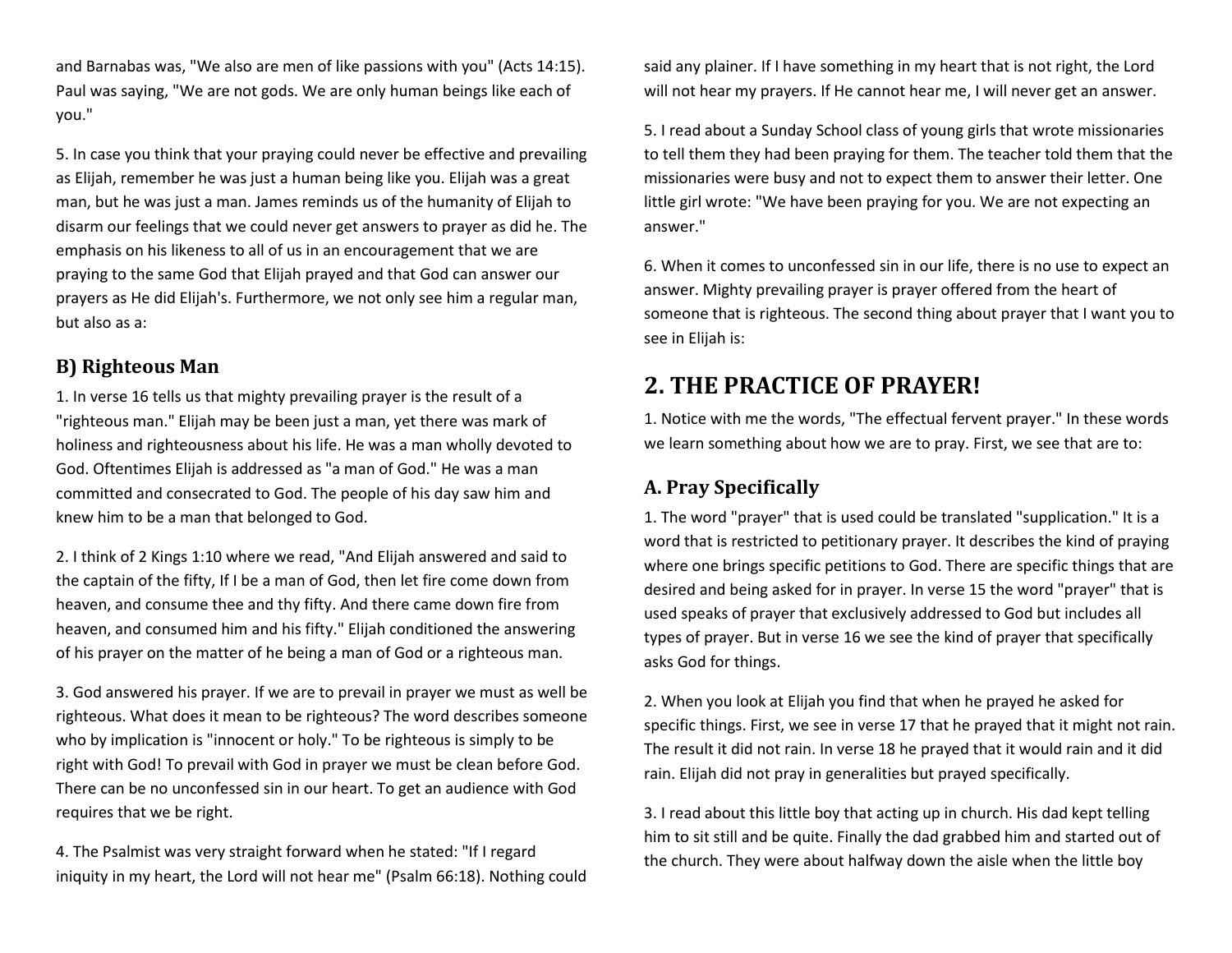cried out where everyone could hear him, "Ya'll pray for me now." You could say he was being specific in prayer.

4. I think of Philippians 4:6, "Be careful for nothing; but in everything by prayer and supplication with thanksgiving let your requests be made known unto God." We are to let our "requests" be made known to God. The word speaks of a particular things for which we ask God. We often pray, "Lord, meet my needs." That is praying generally. To pray, "Lord, I need strength," or "Lord, will you give me a job," is to pray specifically. To pray, "Lord, bless our church" is to pray generally. To pray, "Lord, supply the money we need to build the new building" is to pray specifically. To pray, "Lord, touch my children" is to pray generally. To pray, "Lord, save Joe, bring back Ann" is to pray specifically.

5. Prevailing prayer is when we bring specific requests and petitions to God. Furthermore, we see that we are to:

#### **B. Pray Earnestly**

1. The words "effectual fervent" prayer come from one word from which we get our word "energy." The word literally means "stretched out" and gives the picture of a runner stretching for the finish line with his last gasp of energy. James is telling us that if we are to prevail in prayer we must approach God with integrity and with intensity. A simple way of saying it is that we must pray with all our hearts.

2. Three preachers were talking about prayer and the appropriate and effective positions in prayer. As they were talking a telephone repairman working on the phone line was listening. One preacher said that he felt the key was in his hands. He always held his hands together and pointed them upward as a form or symbolic worship. The second suggested that real prayer was conducted on ones knees. The third suggested that the only way to pray was while stretched out flat on your face. The telephone repairman spoke up and said, "I have found that the most powerful prayer I ever made was while I was dangling upside down by my heels from a telephone pole suspended forty-feet above the ground."

3. I am sure he was praying from the heart. That is how we are to pray. We are to put ourselves into prayer. We are to pour our hearts out in prayer. The Psalm said in Psalm 62:8, "Trust in Him at all times; ye people, pour out your heart before Him: God is a refuge for us. Selah."

4. That is how Elijah prayed. He not only prayed specifically but earnestly. His prayer was more than a little prayer prayed over the food he was about to eat. He got down to business with God and poured his heart out to God. He prayed earnestly. The final thing about prayer that I point out is:

# **3. THE POWER OF PRAYER!**

1. Notice the words, "availeth much." The words literally mean, "is strong, is able to do much." The effectual fervent prayer of a righteous man is able to do much in prayer. This kind of praying is powerful praying. It is the kind of prayer in which man asks and God answers. It is the kind of prayer found in Jeremiah 33:3, "Call unto me and I will answer thee and shew thee great and mighty things." This is the kind of praying we see in Elijah. He got things from God when he prayed.

2. In verses 17-18 we see described a particular occasion when Elijah prayed and God answered. The account is found in 1 Kings 17:1, "And Elijah the Tishbite, who was of the inhabitants pf Gilead, said unto Ahab, As the Lord God of Israel liveth, before whom I stand, there shall not be dew nor rain these years, but according to my word." Let's look at this particular occasion in Elijah's life and what it teaches us about the power of prayer. First, we see;

### **A) What Man Must Acknowledge In Prayer**

1. The Bible tells us that when Elijah prayed it did not rain for the space of three and a half years. It is important to understand that Elijah's prayer was more than he getting his will done in heaven. The answer to his prayer was a matter of God's will being done on earth. The shutting of the heavens was an act of God's judgment on the land. The Bible does not reveal the moment, but somewhere God had made his will known to Elijah and when he prayed that it might not rain, it was after God's will.